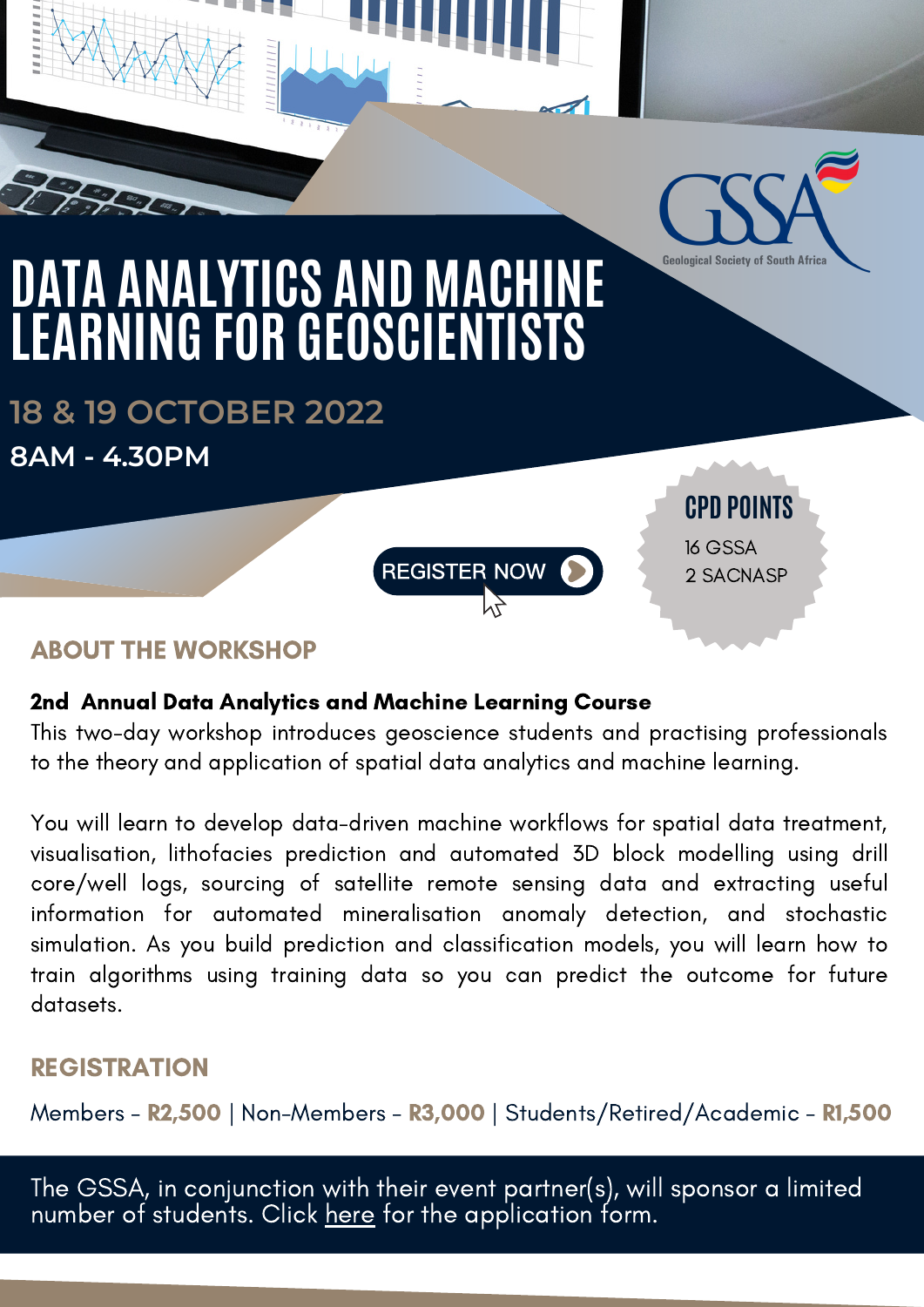## COURSE INFORMATION

#### Specifically, the two-day course will teach you to:

- Effectively prepare data for Data Analytics and Machine Learning applications in order to ensure that conclusions drawn are trustworthy and reliable
- Gain insights from data using a lean workflow that incorporates outlier detection, data debiasing and imputation, feature engineering, and spatiotemporal modeling
- Understand the assumptions and limits of data precision, scale and coverage
- Create classification, prediction and spatial uncertainty models

#### By the end of the workshop, you will have a firm understanding of:

- Classification of lithofacies from drill core data
- Automated anomaly detection
- Dimension reduction and visualisation of gridded data
- Uncertainty quantification using stochastic models

#### Working environment

Python Integrated Development Environment (IDE) and Code Editors such as Jupyter Notebook, Spyder, Visual Studio, Visual Studio Code, PyCharm. These packages will be installed during the 1st day of the course.

## Location

TBC